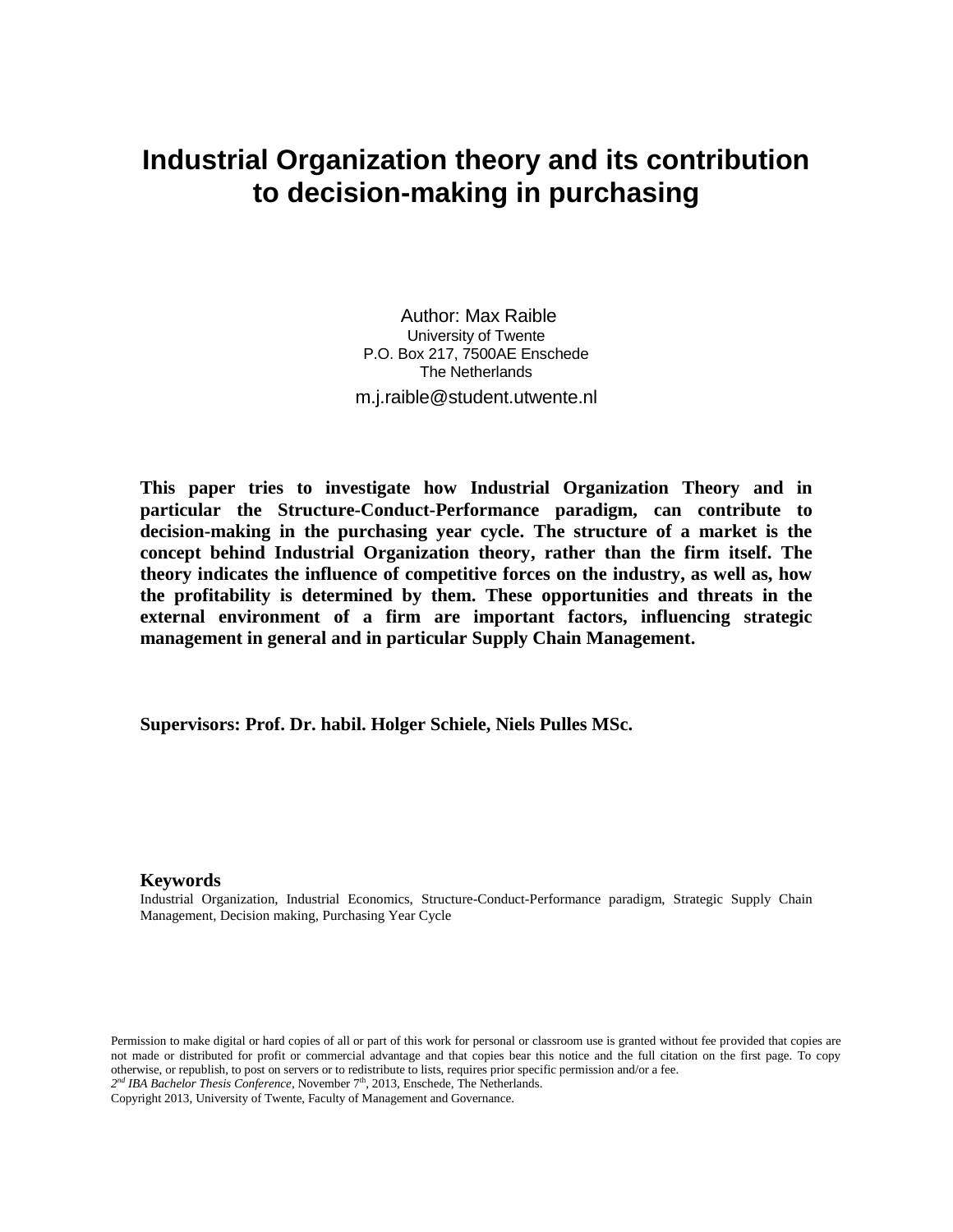### **1. INTRODUCTION – INDUSTRIAL ORGANIZATION ECONOMICS THEORY AND PURCHASING DECISION MAKING**

In the recent decade the importance of strategic supply management has gained considerably more attention as a strategic function, due to a competitive global business environment (Krause, Pagell & Curkovic, 2001, p. 498). The structure of a market, thus how a market is functioning, " is the concept behind the industrial organization theory" (Tirole, 1988, p. 1), rather than the "conversion process, products and costs of an individual organization" (Ramsey, 2001, p. 39). Hence, the Industrial Organization (IO) theory is about, how a structure of a market has an influence on the strategy and decision making of a company.

Industrial Economics is a development of microeconomics and "is concerned with economic aspects of firms and industries seeking to analyse their behaviour and draw normative implications"(Barthwal, 2010, p. 2). But there are differences between those two theories, since Microeconomics is formal and deductive, whereas Industrial economics is less formal and more inductive. Furthermore, microeconomics is a passive approach with the aim of profit maximization of a company, without concerning operational aspects of the company. Industrial economics emphasis the operational aspect, e.g. production, in the theory and tries to "understand and explain the working of the existing system and thereby prediction of effects of changes in the variable system" (Barthwal, 2010, p. 2- 3). The industrial organization theory puts a focus on the market a company operates in, rather than the company itself (Ramsey, 2001, p. 39). It is reflected in the structure-conduct-performance model, which claims that there is a "causal link between the structure of a market in which a company operates, the organization's conduct and in turn the organization's performance in terms of profitability" (Ramsey, 2001, p. 39). Thus the industrial organization theory focuses on the whole industry and market conditions of a company (Ramsey, 2001, p. 39) and the central analytical aspect can be used to identify strategic choices, which firms have in their respectively industry (Porter, 1981, p. 609; Teece et al. 1997, p. 511), which includes Strategic Supply Management.

Students from the University of Twente defined the Purchasing year cycle in a paper and it is used as the framework for the analysis of the Industrial Organization Economics theory regarding supply chain management later in this paper. The Purchasing year cycle divides the activities of the purchasing function in three processes on an annual basis: antecedent processes, primary processes and supportive processes.

The antecedent processes have to be done before the actual purchasing process begins is not done only by the purchasing function itself. It defines the purchasing targets, which have to be in line with the overall corporate strategy or can even be a part of the basis of the corporate strategy, if high purchasing integration is favoured (Cousins, Lamming, Lawson & Squire, 2008, p. 13-15 & 19). The other aspect of the antecedent process is the demand planning of an organization, which is concerned with the question about what material to buy, what quantity is required and at what time is the material needed (Monczka, Handfield, Giunipero, Patterson & Waters, 2010, p. 33-35). The source of need for accurate demand planning has been identified as on one hand to meet customer demand and on the other hand to be able to compete on the globalized market (Gupta & Maranas, 2003, p. 1219; Stadler, 2005, p. 580; Kilger & Wagner, 2008, p. 133). Based on these two inputs the make or buy decision point is discussed, since it is the decision which activities a company will do on its own and which activities are outsourced to an external supplier, which also determines the

level of vertical integration of a company (Walker & Weber, 1984, p. 374). Important to the make or buy decision is the volume uncertainty, which relate to fluctuations in the availability of the required volume for a company and the existence of this uncertainty is likely to lead to a make decision (Walker & Weber, 1984, p. 373 & 379).

The primary processes are the main tasks of the purchasing function and it includes the strategic elements of supply management as well as operational aspects. Category Strategy is the concerned about to develop a strategy, defining how to source in a specific commodity group. The sourcing strategy is the second decision point; it has to the corporate strategy as a basis (Rendon, 2005, p. 8) and the kind of strategy depends on the strategic value of the commodity and the structure of the supply market, as shown in the Kraljic Matrix (Kraljic, 1983, p. 111). With the application of the fitting tactical sourcing levers, the sourcing performance of a commodity group increases (Schiele, 2007, p. 279). After the planning and analysis process the supplier selection has to be done, the supplier selection can begin with the aim to find an appropriate supplier. For the supplier strategies, a potential supply base has to be established and the most appropriate supplier has to be found by negotiation or competitive biding (Monczka et al., 2010, p. 38- 39). Which approach is used depends on the attributes of the product or item that needs to be produced by a supplier, because for a complex, non-standardized product competitive biding is more used, since there are no given market prices (Bajari, McMillan & Tadelis 2009, p. 373). This leads to the fourth decision point, which is contracting the most appropriate supplier on the basis of the established strategies. The kind of contracts depends on factors like stability in markets, fluctuation of commodity costs, degree of trust between buyer and supplier, uncertainty of technology and process (Monczka et al., 2010, p. 336). Afterwards, the actual purchase is done and the strategic importance decreases, as it becomes an operational task (Monczka et al., 2010, p. 448). The last step of the primary processes is the supplier evaluation, which is important for future purchasing activities as well as to identify the performance of every supplier that a ranking is possible (Araz & Ozkarahan, 2007, p. 586). The basis for this evaluation are operational aspects such as price, quality and delivery, but Talluri & Narasimhan (2004, p. 237) claim that strategic evaluation include an evaluation of supplier capabilities and practices.

The supporting processes have the purpose of supporting the primary process by controlling, contract management, organization and personnel and analysis. These processes are required monitor the performance of the purchasing function with regard effectiveness and efficiency (Monczka et al., 2010, p. 470), which is clearly important, since there is a link between the purchasing performance and the corporate performance (Carr & Smeltzer, 1999, p. 49). Approaches to controlling can be historical performance, internal comparison and external analysis (Monczka et al., 2010, p. 483). Contract management is concerned with the administration and accurate execution of contracts.

Significant for the success of supply chain management is the position of purchasing in the corporate hierarchy, the organization of the purchasing department, the interplay of purchasing function with other parties involved in supply management activities and the design of the purchasing process (Kaufmann, 2002, p. 17). Important tools for the purchasing functions to execute the primary processes are several analyses, e.g. cost analysis, market analysis, supplier analysis and risk analysis.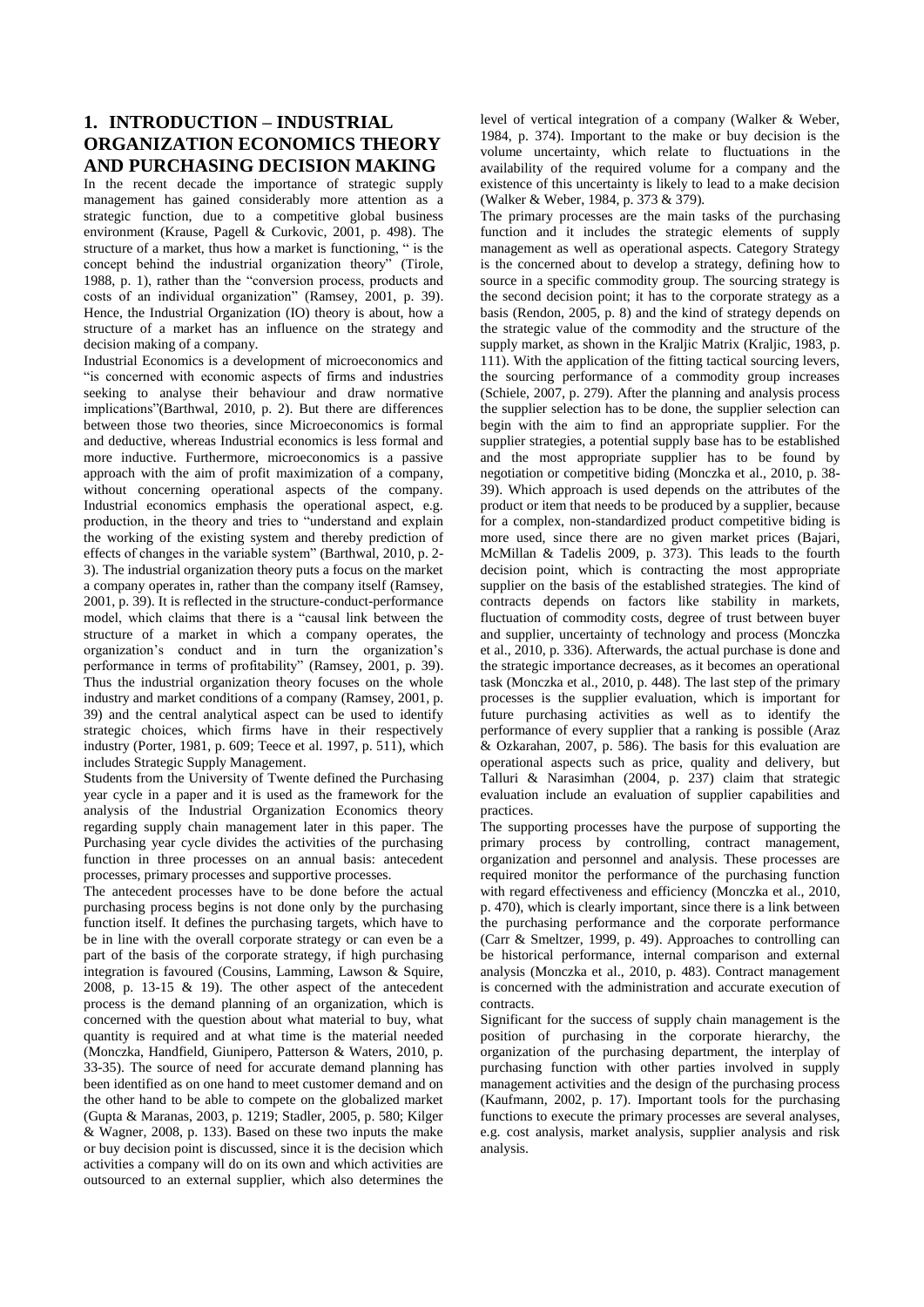# **2. INDUSTRIAL ORGANISATION ECONOMICS AND THE SCP PARADIGM**

# **2.1 History - Industrial Organization Economics theory has its origin in the classical economic theory by Adam Smith**

The industrial organization and the industrial economics theory are a macro- and micro-economic approach to explain the interactions between companies and markets. The foundation of economic theory was the book of Adam Smith in 1776, named "Wealth of Nations". In his classical economic theory, he described the implicit principles of economic theory, including the principle of division of labour, as well as the analysis of product pricing (Barthwal, 2010, p. 4).

Economist Alfred Marshall presented the first ideas about Industrial Organization Theory at the end of the 18. Century. His idea was on the firm, positioned around competition and he described it as a process of interactions between those (Corley, 1990, p. 84). Furthermore he included the entrepreneurial aspect into the analysis of value of a company, as being the ability to adapt to changing circumstances, due to the imperfect market of information in the real world (Corley, 1990, p. 85).

In the 1950s was the emergence of Industrial Organization & Economics theory and the Journal of Industrial Economics was founded (Corley, 1990, p. 88; Barthwal, 2010, p. 6). The Harvard University introduced the term "Industrial Organisation" (Grether, 1970, p. 83). Furthermore, the hypothesis that "market or industry structures determined member firms' conduct and performance" was analysed at the Harvard University by Edward S. Mason and Edward Chamberlin (Corley, 1990, p. 88), but his approach was used by Bain to develop a more generalised model and conclusions (Ferguson & Ferguson, 1994, p. 16).

But J.S. Bain developed the structure-conduct-performance paradigm as a tool for industrial analysis in the 1950s (Weiss, 1979, p. 1104; Barthwal 2010, p. 6) and his focus was on the barriers of entry to a market, respectively the threat of competition (Corley, 1990, p. 88). He was the first to present scientific publication on the behalf of the structure conduct performance framework in the middle of the 19<sup>th</sup> century. The aim of his empirical study was to acknowledge the different types of structure and conduct to find out if there are any causal relationships of these with performance (Bain, 1968, p. 3). Thus, J.S. Bain believed, that structure, conduct and performance have a causal and linear "one-way relationship", but posterior research has shown, that the market structure is be influenced by a firm's conduct (Chang, Yu & Chen, 2010, p. 45; Fu, 2003, p. 280).

Furthermore, many antitrust laws were implemented, due to the SCP paradigm (Shaik, Allen, Edwards & Harris, 2012, p. 5) and it is used as well for laws in the banking industry to e.g. obviate mergers (Evanoff & Fortier, 1988, p. 277).

### **2.2 Introduction SCP paradigm**

Market structure and conditions are the most relevant keywords in Industrial Organization Theory. It contains several aspects that have an impact on a firm's decisions and behaviour, since the assumption that "behaviour is dependent upon the context in which the behaviour occurs" (Brown (2002), p. 105).





The logic assumption of the SCP paradigm (See Figure 1) is that there is a causal linear relation between structure and performance. Thus, the conduct and performance of a firm have no impact on the market structure. As soon as there are feedback effects in the SCP paradigm of an industry, the causal relation between structure and performance disappears, since it is possible for firms to influence. The underpinning assumption of the model is the neoclassical paradigm (Ramsey, 2001, p. 39).

In the following I want to analyse every aspect of the SCP paradigm, in order to analyse the causality, the interconnection between the dimensions and the possibility of feedback effects.

### *2.2.1 Market structure is defined by its actors, products and entry conditions*

The market of a company must be defined, in order to be able to analyze the market structure. According to Barthwal (2004, p. 68), the market structure arises from four different aspects (1) Degree of seller concentration, (2) Degree of buyer concentration, (3) Degree of Product differentiation, (4) The condition of Entry to the market.

According to Bain (1968) the first dimension of the variable structure is the seller concentration in individual industries, since the concentration of competing firms has an influence on the strategy (Bain, 1968, p. 113; Caves, 1980, p. 64). Concentration of a market is concerned with the amount of sellers or in a market and the higher the concentration is, the closer the market would be a monopoly structure, which includes a loss of competition (Mohamed, Shamsudin, Latif & Mu'azu, 2013, p. 1457). Based on the neoclassical assumptions, there is a positive relationship between market share and rate of return profitability, thus the higher the market share of the company is; the higher is also the rate of return (Shepherd, 1972 b, p. 25). Monopoly power can be used for price discrimination, which means to sell products "at different percentage markups" over marginal costs" (Schmalensee, 1988, p. 658).

Atomistic industries are industries with a large amount of seller, thus the concentration of sellers is low and each seller has a small amount of market share. With this given, the seller's power on market prices is very low, because the market price is the result of the competing between all sellers and also a selling company cannot affect the price or sales volume of its competition. A given selling market price has impact on each seller in the market, because as the price is set, each seller has to calculate and predict at what level of output it is possible for him to maximise his profit (Bain, 1968, p. 113-114).

Oligopolistic industries have a high seller concentration, which means that the there are just a few companies in the market who sell a product and the concentration "reflects the degree of oligopoly" (Shepherd & Wilcox, 1979, p. 39). This means that each sellers' market share is large enough, that deviations in prices and output have an impact on the whole market and its competitors' output and prices (Bain, 1968, p. 114). Thus there is a "mutual interdependence in price-output decisions", since an action in pricing or output by one seller will have an reaction by the other sellers in the market (Bain, 1968, p. 114).

To distinguish between the two sellers market structure is rather difficult, since there is no "precise quantitative line between oligopolistic and atomistic markets" (Bain, 1968, p. 116). The essence is to know if there is an oligopolistic interdependence between the competing sellers, but in an unstable market price flotation and changes in the market share are common and it is difficult to identify a competitor as the reason for one's loose in market share. Furthermore, if the degree of seller concentration raises, the oligopolistic interdependence increases as well and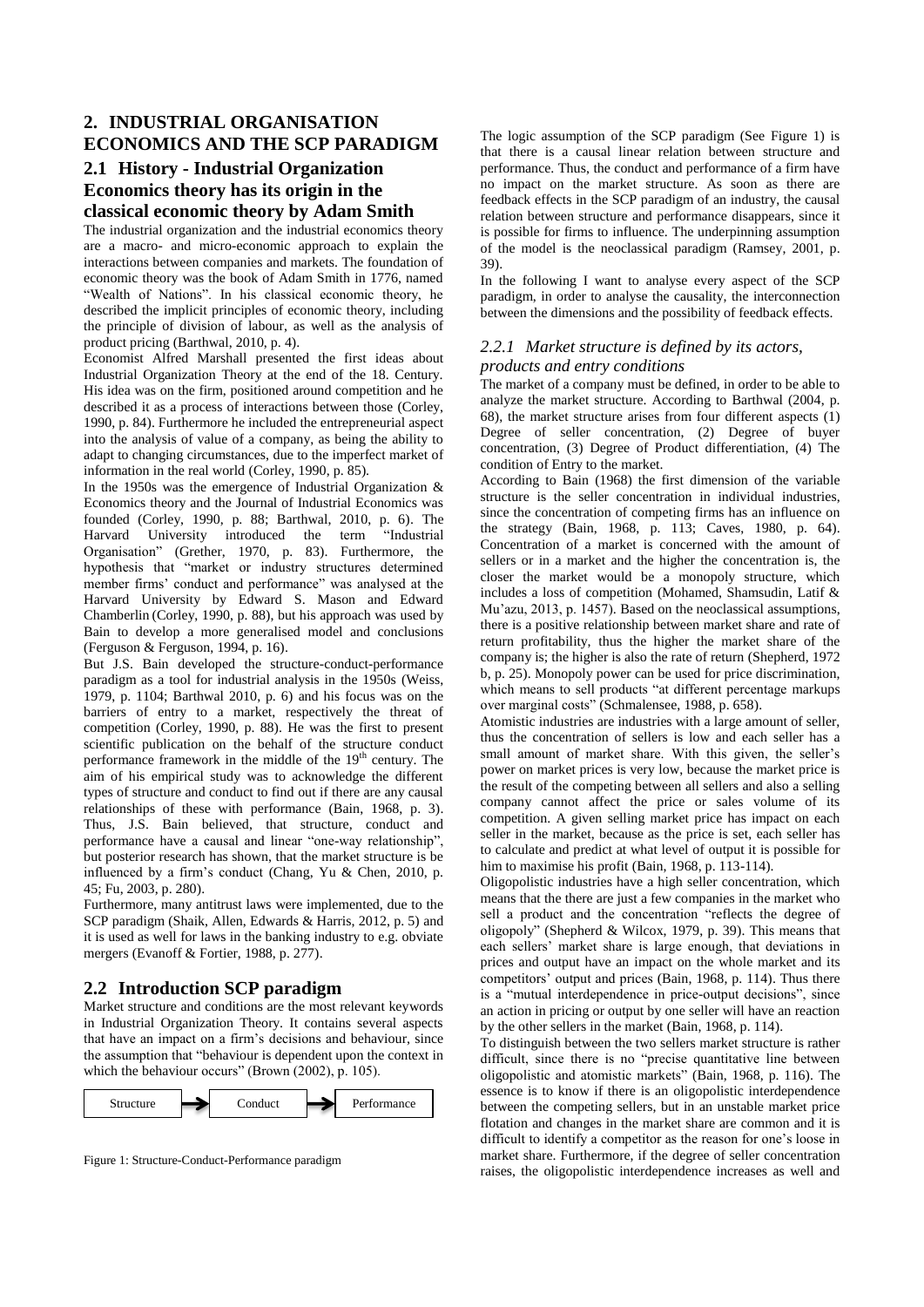visa versa. This leads to the second conclusion by Bain (1968, p. 117), that a higher seller concentration in an oligopoly structure is more likely to lead to joint monopoly price and output policies, whereas a low concentration in an oligopoly leads to competitive prices and output.

Sellers in an oligopolistic market experience a conflict of interests, since on one hand he wants to cooperate to some extent with his competitors in order to reach a joint monopoly price, which is an industry price "which will yield maximum joint profits to all sellers". This way a seller makes the largest possible profit with its market share. But on the other hand each company also wants to increase their profit and market share at the expense of its rivals. Thus the dilemma is that competing in an oligopolistic market will lead close to atomistic market prices and will therefore decrease total profits of all sellers in the market (Bain, 1968, p. 118).

Buyer concentration in individual markets is concerned with the number and size distribution of the buyers (Bain, 1968, p. 150). Number and size distribution can influence markets, since negotiating power can shifts to the buyer side. The most extreme structure is the buyer's monopoly, a so-called monopsony, in which there is only one buyer in the market and the buyer has bargaining power and is able to depress buying prices (Bain, 1968, p. 150). The extent to which a monopsony buyer is able to depress prices depends on sellers' market structure and its seller concentration. A monopsony buyer has countervailing power, with which he can hinder oligopolistic or even monopolistic sellers to use their market power; e.g. with a threat of vertical integration (Shepherd & Wilcox, 1979, p. 41; Shepherd, 1972a, p. 36). But, monopoly structures are very infrequent in markets, but it is expected to lead to unilateral price determination by the only buyer or supplier (Bain, 1968, p. 151).

Bain (1968, p. 151) claims that there are four market structures, characterized on the concept of buyer and seller concentration, each with different attributes and properties. A fully atomistic market, or perfect competition market, includes many small buyers and many small sellers, which leads to independence of actions between each actor on the market and no influence on prices, since prices and outputs are generated by the impersonal market forces.

Many small buyers but a high degree of seller concentration is a simple oligopoly structure. In this market structure the few large suppliers have some control over prices, which make them increase the price level above the fully atomistic price level. But the extent to which this is possible depends on the degree of seller concentration (Bain, 1968, p. 151).

In a simple oligopsony structure, there are many small sellers and a high degree of buyer concentration. This is the opposite of the simple oligopoly structure, because in this case the buyers have more power, due to the higher concentration and through this bargain power they are able push prices below the fully atomistic price level. But also in this case the actual extent of pushing prices lower depends on the degree of concentration on the buyer side (Bain, 1968, p. 151-152).

Bilateral Oligopoly market structure has a high degree of buyer concentration, as well as a high degree of seller concentration. In this structure neither the buyers nor the sellers have the power of prices alone, so the powers from concentration counterbalance each other and it is expected that prices vary less from form atomistic prices than in oligopoly or oligopsony (Bain, 1968, p. 151-152).

According to Bain (1968, p. 224) product differentiation "refers (in some sense) to an imperfection in the substitutability  $-$  to buyers – of the output of competing sellers in an industry". A way of measuring the substitutability of products is the "crosselasticity of demand", which measure changes in sales due to a

change in price of one product. Thus a product with a relatively low differentiation will lose more sales to an increase in price than a product with relatively high differentiation (Bain, 1968, p. 224-225; Caves & Porter, 1977, p. 245-246). Sources of product differentiation can be in quality or design, the ignorance of buyers regarding the essential characteristics and qualities, developing buyer's preferences through promotion activities of sellers and developing significant product differentiation through advertising (Bain, 1968, p. 226-227). The impact of no product differentiation on a company's conduct and performance is that there can be only one price for all sellers and the market shares of sellers are determined randomly or as a result of past developments in the establishments. No product differentiation also means that advertising is ineffective and useless to raise the share of the market (Bain, 1968, p. 229). As advertising can be a source of differentiation, it can become also an entry barrier; depending on the advertising-intensity (Shepherd, 1972b, p. 26). Existing (significant) product differentiation, opens up the scope of conduct for each seller, because the sellers can have individual prices for their products with individual preferences.

Barriers to entry are elements that hinder new companies to enter a market and Shepherd & Wilcox (1979, p. 40) divide the possible sources of entry barriers into 3 kinds. First of all a specific device can stop a company from entering a market. This specific device can be e.g. a patent, ore rights or key location. Product differentiation can also be a source, since new companies can find it difficult to produce a product that is able to compete against the existing product. Another entry barrier can be the required volume that is required to enter a market, e.g. because a large-scale production is necessary to make profit and to be able to compete (Shepherd & Wilcox, 1979, p. 40; Bain, 1968, p. 255). Thus the cost structure is a disadvantage for smaller companies, since they suffer from diseconomies of smaller scale (Caves & Porter, 1977, p. 246). Connected to the required volume is the entry barrier vertical integration, which occurs when companies integrate vertically and therefore create the requirement that new entrants to the market have to do the same, which then leads to a higher entrance investment required or the entering firm has uncertain vertical value chain conditions (Caves & Porter, 1977, p. 246-247). Another approach for established companies to threat new companies to enter the market is to excess capacity, in terms of unused production capacity and gaining control over the inputs required for production (Caves & Porter, 1977, p. 245).

The impact of barriers to entry on the conduct and the performance is that it influences the setting of selling prices of established companies as high as possible "without inducing the entry of one ore more added competitors" (Bain, 1968, p. 270). The entry barriers can define the possible profitability, since they co-determine the amount of which prices can be set over marginal costs (Shepherd, 1972b, p. 26; Ferguson & Ferguson, 1994, p. 15). Furthermore, the ease of market entrance is connected to the level of seller concentration, since it is easier for a company to enter a market, which has a low concentration (Tung, Lin & Wang, 2010, p. 1124). Also, market power would not be there in the long run and joint profit maximisation would not be successful in the long term, if entry barriers would not exist (Schmalensee, 1988, p. 663).

### *2.2.2 The Conduct is the firms' use of resources and strategic behaviour and is based on the market structure*

The market conduct is the behaviour of companies to achieve their organizational goals, e.g. through pricing practices, advertising, investments and research and development. Thus,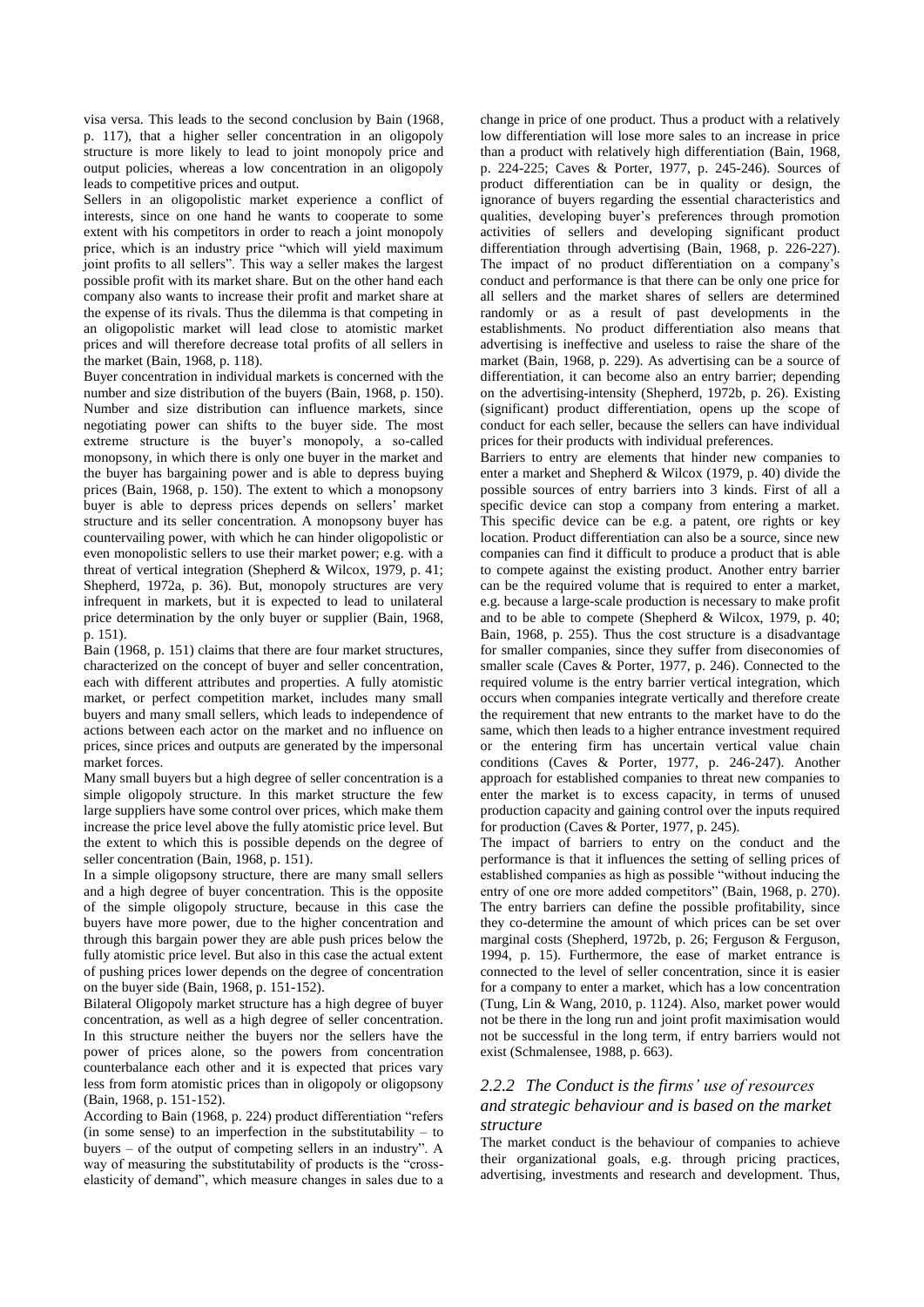the conduct of company is the product strategies, innovation and advertising (Tung et al., 2010, p. 1119), as well as the question if the actions are made independently or are agreed upon with competitors (Ferguson & Ferguson, 1994, p. 15). These aspects are influenced by the structure of the market, since the activities of a company should be based on the environment it is in, in order to be successful (Mohamed et al., 2013, p. 1458). In oligopolistic markets, the conduct dimension of the SCP paradigm is the most important element, since a decision of collusive or competing behaviour has to be made (Ferguson & Ferguson, 1994, p. 17), as actions of one firm are expected to reaction by its rivalries (Teece, Pisano & Shuen, 1997, p. 511). Therefore, one firm's conduct has an impact on its rivalries' conducts and eventually on the market structure (Teece et al., 1997, p. 511). An important tool in this Oligopoly Theory is Game Theory, since it is framework for the analysis of competitive interactions between rivals (Porter, 1981, p. 611).

Part of the firm's conduct is advertising (Carlton & Perloff, 2000, p. 4), which is concerned with informing the buyers about a product's "existence, quality, price and terms of sales" (Ferguson & Ferguson, 1994, p. 62). Advertising is a contradiction to the neoclassical assumption of perfect information, but is still done to "inform new consumers about a product, to remind ex-consumers or to hamper the entry of new firms to the market" (Ferguson & Ferguson, 1994, p. 62). Thus, advertising has an impact on the structure, since it can increase the entry barriers, as well as product differentiation. But on the other hand influences the market structure the required amount of advertising of a firm, since advertising costs money and can decrease profits more than needed (Ferguson & Ferguson, 1994, p. 67). The amount of advertising needed depends on product attributes like " necessity or luxury, major expenditure item or minor or closeness of substitutes" (Dorfman & Steiner, 1954, p. 831). The market structure has an impact on the appropriate amount of advertising needed, since in an oligopoly market structure advertising activities are more important than price competition. The underpinning foundation of this correlation is the assumption that a change in selling price by one actor is shortly after perceived by the competition, which will match the price and the result would be that profits of all sellers decrease (Ferguson & Ferguson, 1994, p. 67-68). Therefore, in a perfect competition or fully atomistic market, advertising is less important than price competition and in a monopoly market, it is also less important and should be based on the advertising and price elasticity ratio, in order to maximise profits (Ferguson & Ferguson, 1994, p. 67). Thus, advertising has not only an impact on the structure, but also on the performance, because advertising as a persuasive view leads to higher demand for highly advertised products. The impact on performance would be "higher prices and costs, increased non-price competition and higher profits" and there would be a positive relation between level of advertising and market concentration (Ferguson & Ferguson, 1994, p. 71-75). But advertising can also lead to another outcome. The advertising as information view, claims that better informed consumers are able to make smarter purchases and therefore a reduction in entry barriers are occurring and the selling prices would decrease due to increased competition on a pricing level and the efficiency of a company would be the success factor (Ferguson & Ferguson, 1994, p. 72- 73).

Pricing behaviour is a seller's conduct and in market, where a few companies have mutual interdependence the companies conduct can be to agree on a joint monopoly price, which then defines the performance of the company. In an oligopoly industry where the competing companies all have the same market share with the same selling price and their cost of

production are the same, would mean that any kind of change in price or output by any actor is likely to have a answer by the other actors and therefore it is not possible for one firm to gain market share or increase profits, because competing would diminish their returns in the end (Bain, 1968, p. 119). The SCP model "proposes that market concentration lowers the cost of collusion between firms and results in higher than normal profits for all market participants" (Evanoff & Fortier, 1988, p. 278). Hence, the behaviour of the companies is decided collusively, in order to achieve higher profits and lower levels of output, in contrast to a perfect competition market (Ferguson & Ferguson, 1994, p. 17). Factors for a joint agreement are in the "social structure", which "include the degree of shared values and expectations" (Shepherd, 1972a, p. 36).

Mergers and contracting can be a conduct of companies and can happen in various ways. A horizontal merger is the merger between two firms in the same market and has the aim of gaining straight market power, by increasing the market share or increasing the barriers to entry to, in order to increase profitability (Shepherd & Wilcox, 1979, p. 164-165). A vertical merger is the merger between a frim and its supplier(s), to benefit from economies of integration, with the aim to decrease the costs of production. A conglomerate merger is a merger that is neither horizontal nor vertical, due to different geographical areas (market extension merger) or the merger adds a production line (product extension merger). Other gains than straight market power are technical economics, to achieve economies of scale, and pecuniary economics, to decrease the costs of input (Shepherd & Wilcox, 1979, p. 164-168). Mergers have an effect on the market structure and the firm's performance. The concentration of a market increases when a horizontal merger takes place and therefore competition is reduced and the merging companies increase their market power over prices. Vertical mergers have no effects on competition in a perfect competition market, but it can increase the entry barriers, because it can create the requirement of entrance that companies have to enter the market on both market levels (Shepherd & Wilcox, 1979, p. 167). Conglomerate mergers have no direct impact on competition, since the merging companies do not operate the same market, but the newly access to resources can give competitive advantages to both companies (Shepherd & Wilcox, 1979, p. 167). The impacts of mergers on performance are the mentioned aims, economies of scale, economies of integration and competitive advantage.

Research and Development is a conduct of firms, since it is another approach than price competition to compete with competitors. R&D can lead to "new products and services, improvement in the quality of an existing product or service, a new method of production, development of a new market, a new source of supply or a reorganisation of methods of operations" (Ferguson & Ferguson, 1994, p. 111 citing Schumpeter, 1934, p. 66). As neoclassical approach, implies perfect information, there is no explanation of innovation (Ferguson & Ferguson, 1994, p. 112). But an incremental product innovation, which improves a product, compared to rival products, increases its value for potential buyers. Thus, product improvement can act as product differentiation, which can shift market powers, as it shifts the demand curve of the innovating company to the right (Ferguson & Ferguson, 1994, p. 119). Process improvements are necessary if factors of production change, these include labour costs and production. Reasons for required product improvement can be change in demand, availability of new technology or the cost of producing a product increase to an extend that it is not profitable anymore (Barthwal, 2004, p. 250). These are impacts of the basic conditions and influence the conduct of a firm, which then can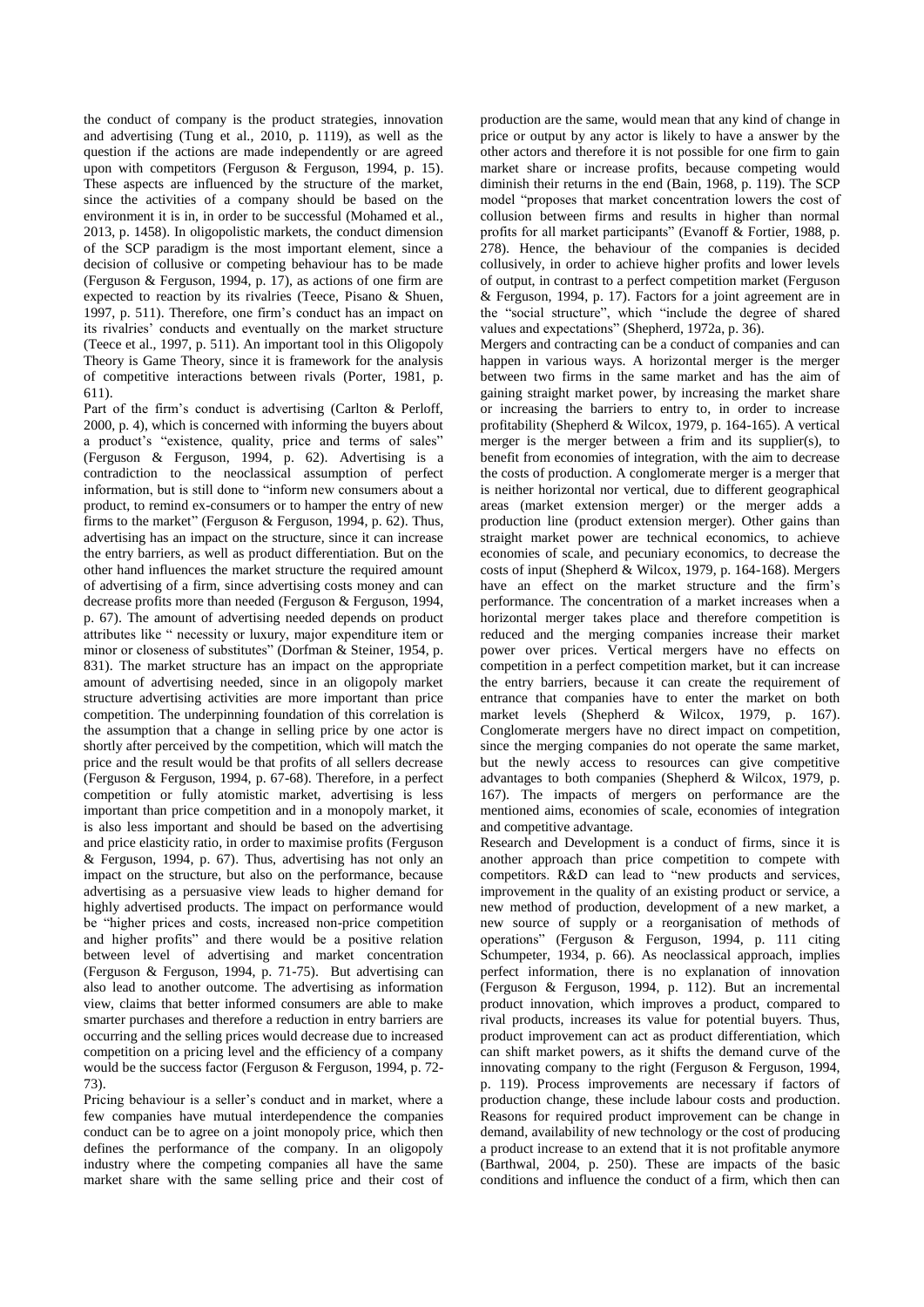influence the market dimension, but also the performance, since money is invested in R&D. Monopoly markets investment less on R&D, as firms cannot increase their market share through innovation (Chang et al., 2010, p. 47).

Innovations can have an impact on market structure, as an innovation, which is awarded with a patent, can increase the entry barriers, as the competitors are not able to find an alternative to it. This could also remove the product homogeneity in a perfect completion market and the innovative company could raise the prices up to a monopoly level, but for that a major or drastic innovation is required (Tirole, 1988, p. 391).

### *2.2.3 According to the SCP paradigm is*

#### *performance determined by the market structure*

According to the SCP model, the performance of a company is the result of the market structure and the firm's conduct and the "different aspects of market performance are, such as, production efficiency, advanced technology, product quality and profit rate" (Tung et al., 2010, p. 1119). The measurement of performance in Industrial organization is economic welfare, by satisfying consumer's needs and making efficient use of factors of production (productively efficient). Being allocatively efficient is regarded as producing the "right" product at the "right" level of output (Ferguson & Ferguson, 1994, p. 15). From a neoclassical point of view, the maximisation of profits in perfect competition markets is reached then price and marginal costs are the same, since in this situation the price and output of a firm is productively and allocatevely efficient (Ferguson & Ferguson, 1994, p. 15). The reason that companies are not able to increase prices above marginal costs is because they have no market power, since their share of market is not large enough and there is no product differentiation. Thus in market structures like monopoly, oligopoly or monopolistic competition firms have a certain amount of market power, which enables them to raise prices over marginal costs. Hence, they have some impact on the decision at which price to sell their products, which indicates the unlikeliness to achieve allocative efficiency (Ferguson & Ferguson, 1994, p. 15). A theoretical measurement of the market power is the Lerner Index. It is a price-cost margin ratio and a result of zero would indicate a perfectly competitive company and the closer the result is to 1 indicates greater market power. Lerner Index  $=$ (Price-Marginal Cost) / Price (Ferguson & Ferguson, 1994, p. 41). Hence, in the neoclassical theory, the amount of profits is related to market power and high profits indicate poor economic performance, with regard to allocative efficiency (Ferguson & Ferguson, 1994, p. 16).

#### *2.2.4 Basic Conditions influence every industry*

The basic conditions were added to the SCP paradigm, since these are conditions that influence any particular industry. The basic conditions are divided into a consumer demand and production (Carlton & Perloff, 2000, p. 4). The basic conditions of markets and the companies operating in have characteristics such as psychological, technological, geographical and institutional factors.

| <b>Consumer demand factors</b> | <b>Production factors</b> |
|--------------------------------|---------------------------|
| Elasticity of demand           | Technology                |
| Substitutes                    | Raw materials             |
| Seasonality                    | Unionization              |
| Rate of growth                 | Product durability        |
| Location                       | Location                  |
| Lumpiness of orders            | Scale economics           |
| Methods of purchase            | Scope economics           |
| $\sim$                         |                           |

Table 1: Basic conditions of markets. (Carlton & Perloff, 2000)

### *2.2.5 Government Policies are market interventions of the government*

The government policy has an impact on the whole economy and therefore, it also influences the dimensions of the SCP paradigm (Carlton & Perloff, 2000, p. 4). Antitrust tasks have the aim to increase competition in markets up to "the margin at which the benefits of extra competition are just offset by any lost technical economies of scale" (Shepherd & Wilcox 1979, p. 81). This is done by avoiding market dominance, where one firm has significant more amount of market share in a market compared the its competitors, which may be achieved through mergers and collusion between companies, which includes "anticompetitive behaviour", like "direct collusion among competitors, informal ties, tactic collusion, price discrimination, exclusion" (Shepherd & Wilcox 1979, p. 82).

The ambitions of the government can be divided into three areas. (1) Policing conduct, "to stop cooperation among firms to fix prices or restrain trade in other ways"; (2) "Restoring competitive conditions in established near-monopolies and tight oligopolies and (3) "Preventing new structural monopoly via merger" (Shepherd & Wilcox, 1979, p. 98). Government Policies include several tools, which have an impact on all other dimensions, e.g. Regulation, Antitrust, Taxes and subsidiaries (Carlton & Perloff, 2000, p. 4).

### *2.2.6 The extended Structure-Conduct-Performance Model indicates multiple feedbacks*



Figure 2: SCP paradigm based on Carlton & Perloff (2000)

### **2.3 Assumptions - Perfect information and perfect competition is required for the SCP paradigm**

In Industrial Organization Economics, the emphasis is on the behaviour of companies in an industry (London & Kenley, 2001, p. 778) and the purpose of the SCP paradigm is the explanation of dynamics in an industry (Chang et al., 2010, p. 45). Furthermore, "Industrial economics is the application of microeconomic theory to the analysis of firms, markets and industries" (Ferguson & Ferguson, 1994, p. 1). The assumption of traditional IO theory is that firms in a market are homogeneous, expect for their size, i.e. market share (Porter, 1979, p. 214). Due to the existence on entry barriers, the firms in the market have market power and interdependence between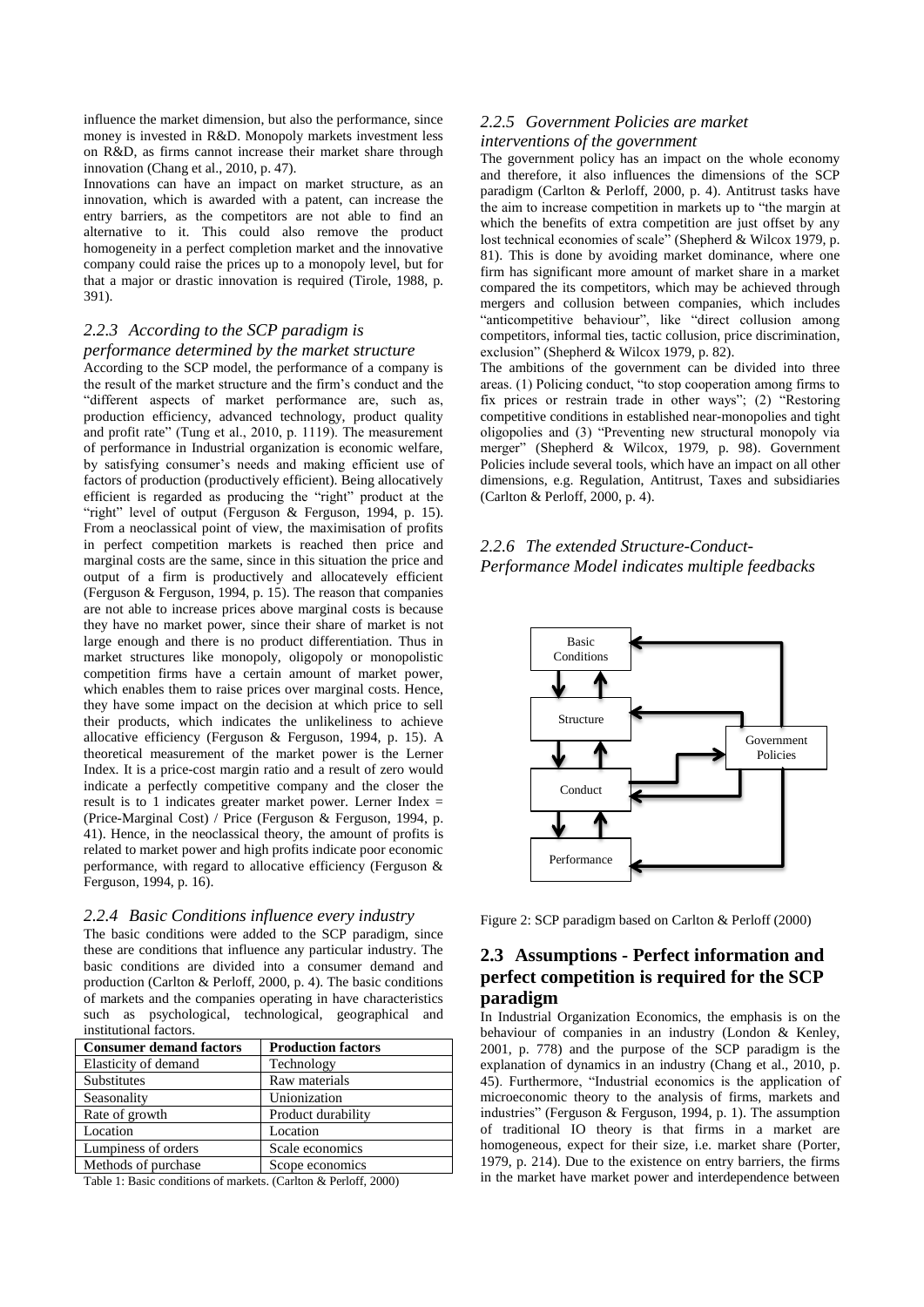the rivals exist and therefore firms do not compete, in order to gain abnormal profits (Porter, 1979, p. 214) from direct or indirect price fixing (Conner, 1991, p. 124). In this environment, the traditional causal SCP hypothesis can be applied, as well as, in homogenous markets without entry barriers, where "competitive advantage and long-term abovenormal profits are unsustainable" (Ramsey, 2001, p. 39).

But, as the conditions of homogenous products are rarely given and firms can influence the homogeneity of a market, e.g. through innovation or advertising, an alternative thesis developed.

The foundation of the SCP Paradigm is the neoclassical theory paradigm, which is based on the concept maximization rationality and aims to maximize profits (Ferguson & Ferguson, 1994, p. 4; Ramsey, 2001, p. 39; Church & Ware, 2000, p. 50). The concept of maximization rationality has the principle of perfect information, since it "implies that individuals have all the information relevant to any decision, which they are able to utilize effectively, so as to maximize profits or utility" (Ferguson & Ferguson, 1994, p. 4 & p. 37). The emphasis of the neoclassical approach is the decision maker instead of transactions and due to maximization rationality the decision maker is able to "maximize […] objectives subject to the constraints imposed by technology and market prices" (Ferguson & Ferguson, 1994, p. 4-5). Thus, the aim of maximization with regard to profits and utility is accomplished, which leads to an equilibrium in the market. The existence of perfect information seems unrealistic, but in an economy or industry, which has been stable in many years, the decision maker is able to develop a set of decision rules on how to act successfully in a range of situations (Ferguson & Ferguson, 1994, p. 5).

The main assumption of the SCP model is that the probability of collusion between firms is high when the concentration of the market is high (Weiss, 1979, p. 1105). Therefore the standard *structure performance hypothesis* of the SCP model assumes that there is an "inverse relationship between the degree of market concentration and degree of competition" (Shaik et al., 2012, p. 5). The basis of the hypothesis is the earlier mentioned joint profit maximization aspect, which suggest, that in oligopolistic markets with a high seller concentration, firms can earn more profits, due to collusion. Therefore it is assumed that, "there is a positive relationship between market concentration (measured by concentration ratio) and performance (measured by profits), regardless of efficiency (measured by market share) of the firm" (Shaik et al., 2012, p. 5).



Figure 3: *structure performance hypothesis*

Also, as entry barriers increase, "the optimal price-cost margin of the leading firm or firms likewise will increase" (Weiss, 1979, p. 1105). Hence, there is a positive relation between concentration, entry barriers and profitability expected by the SCP model. Entry barriers are a reason for collusive behaviour and profits in a highly concentrated market, as there would be no reason to collude, if there would be no entry barriers, since any company could enter the market and therefore take market share of the established firms, which would lead to a competing strategy (Ferguson & Ferguson, 1994, p. 95).

An alternative approach of the Structure Conduct Performance paradigm is the efficiency structure hypothesis, which implicates that the market concentration is the result from the competing between firms on a price level and the firm, which is

able to lower prices, due to higher efficiency, will be able to increase its market share. Therefore the alternative *efficiency structure hypothesis* assumes that a positive relation between a firm's performance and a firm's efficiency exists (Edwards, Allen  $\&$  Shaik, 2006, p. 2). On the contrary to the structure performance hypothesis, the efficiency structure hypothesis includes the efficiency of a company and comes to the conclusion that is able to increase its market share and is able to increase profits, due to its increased efficiency and not collusive behaviour, which leads eventually to changes in the market concentration (Edwards et al., 2006, p. 2). Thus, a high concentration market might indicate the most efficient firms and not automatically adopt collusive behaviour, so that the antitrust approach might actually hinder social welfare, by hinder firms to maximise efficiency (Evanoff & Fortier, 1988, p. 279).



Figure 4: *efficiency structure hypothesis*

# **2.4 Empirics - Early empirical research indicated a one-way relationship, but recent research suggests the disappearance of the causal relation**

A large number of empirical research studies in the field of the SCP model have been done. Shepherd (1972b, p. 25), looked in his empirical work at the relation between the market position of a company (market share, market concentration and entry barriers) and profitability with the help of a static analysis of large U.S. industrial corporations. His findings agreed with the neoclassical assumptions, as market share is the main element in defining a firm's profitability, whereas entry barriers appeared to have just a small impact on profitability of large firms (Shepherd, 1972b, p. 35).

Setiawan, Emvalomatis & Lansink (2012, p. 2) applied the SCP model to the Indonesian Food and beverages industry to analyse the relationship between the structure and performance. The analysed aspects were industrial concentration and price cost margin, as well as, price rigidity and technical efficiency. The results pointed at a simultaneous relationship between the analysed measures and therefore disagree with the original oneway relation of SCP paradigm. The conclusions based on the results were, that an increase in concentration may increase the price-cost margin, but also that technical efficiency can increase the price-cost margin, as it reduces the production costs. Furthermore the authors conclude that high concentration reduces technical efficiency, because there is less competing in the market (Setiawan et al., 2012, p. 14).

The UK hotel industry was analysed in the period 1989-1993, by Davies & Downward (1996, p. 733-734), on the structure/performance hypothesis assuming that high market concentration leads to high profits, but employment rate was also included as an indicator for economic growth. The measure of the market concentration was the Herfindahl-Hirschman, which "accounts for the number of firms in a market, as well as concentration, by incorporating the relative size (that is, market share) of all firms in a market" (Rhoades, 1993, p. 188). The calculation is to sum the "squares of the market shares (output of the firm divided by total output) of all firms in the market" (Ferguson & Ferguson, 1994, p. 41).  $HHI = \sum_{i=1}^{n} S_i^2$ ; where n is the number of firms and  $S_i^2$  is the square of the market share of the *i*th company (Ferguson & Ferguson, 1994, p. 41). The result of Davies & Downward (1996, p. 734-735) research was an indication that the demand for hotels is income sensitive, as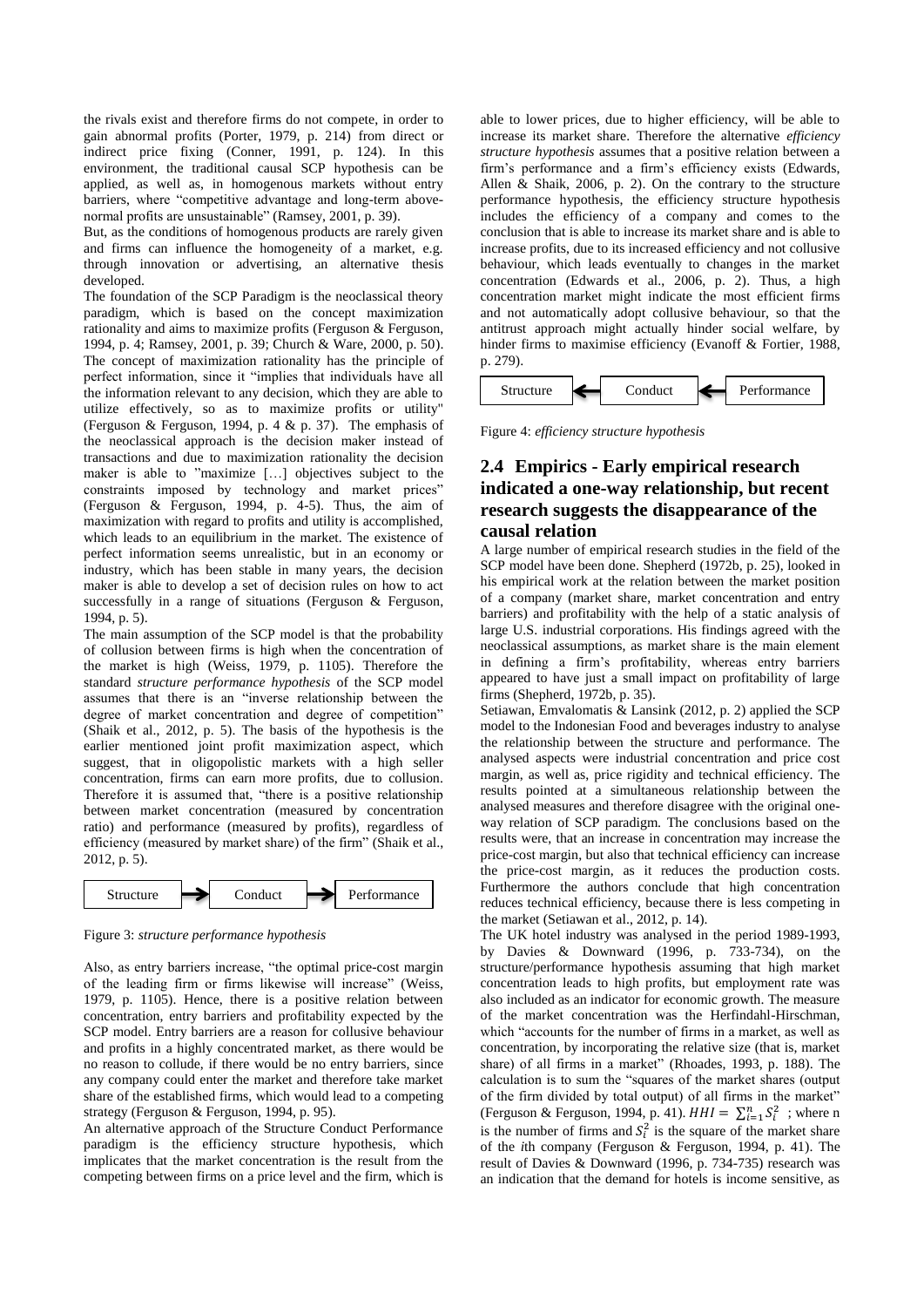a relation between employment (economic growth) and demand (profitability) was found. Furthermore was the research able to agree with the causal theory of the SCP paradigm that high market concentration leads to high profits (Davies & Downward, 1996, p. 735-736). However, Tung et al. (2010, p.1124) found a two-way relationship in their research on Taiwan's international tourist hotel industry. In their research, a sample of 360 hotels were analysed with regard to market share, advertising and profitability between 1995 and 2006. The empirical results suggested that market share has positive effect on advertising, whereas advertising has a negative effect on market share, as high market share indicates a higher marketing budget (Tung et al., 2010, p. 1116-1124).

### **2.5 Development in the Field of IO is concerned with Game Theory and assumption that conduct and performance shape the market structure**

There are several developments in the field of neoclassical theory, since the SCP model was not able to explain many issues in industrial economics, which was realized in the 1970's (Ferguson & Ferguson, 1994, p. 6). The SCP paradigm, which was proposed by J.S. Bain in the 1950s, was based on a "unidirectional flow of causation", but the literature from the 1970s on suggests to abandoned this unidirectional flow (Audretsch, Baumol & Burke, 2001, p. 615). The acknowledgement of the "multiple feedback effects and causation flows that existed in the SCP model" were not identified in the beginning (Tung et al., 2010, p. 1117-1118). Thus, J.S. Bain believed, that structure, conduct and performance have a causal and linear "one-way relationship", but posterior research has shown, that the market structure is be influenced by a firm's conduct, therefore it is a two-way relationship (Chang et al., 2010, p. 45; Fu, 2003, p. 280). Economists made several developments from the traditional SCP model, in order to try to explain the interrelations of the dimensions and the reasons for economic dynamics.

Chicago School suggest that performance of a firm is the result of efficiency, instead of the industry structure (Davies & Downward, 1996, p. 733), since the firm with the lowest production costs per unit will be able to sell the product at a lower price than its rivalries, in any market (Ferguson & Ferguson, 1994, p. 19). It is still within the neoclassical paradigm, but the focus is on "the rationale for firms becoming big, price theory and econometric estimation" (Shaik et al., 2012, p. 5). Furthermore, the Chicago School assumes that the market structure will "develop into that which enables production and distribution to be undertaken at least cost" (Ferguson & Ferguson, 1994, p. 19).

Public Choice Theory is based on the impact of governmental interactions in the IO environment. Furthermore the assumptions of the neoclassical view are applied to a political level, where political decisions are made on the basis of welfare maximisation for the politicians. Also government failure is part of the Public Choice Theory and it is concerned with the problem that governmental intervention, do not necessarily lead to better economic welfare (Ferguson & Ferguson, 1994, p. 6).

New Industrial Organization developed several mathematical tools for economic problems, including the game theory (Grimm, 2008, p. 19), in order to "integrate industrial economics more closely with neoclassical theory" (Ferguson & Ferguson, 1994, p. 19). Therefore, it "tries to sharpen the SCP approach by relating it more rigorously to neoclassical theory" (Ferguson & Ferguson, 1994, p. 6). Its emphasis is on conduct dimension, which interacts with structure and performance (Ferguson & Ferguson, 1994, p. 19). Hence, Oligopoly Theory

and therefore game theory is one of the most important tools in New Industrial Theory (Ferguson & Ferguson, 1994, p. 6). Game theory has its application in situations where two or more decision makers encounter and the one's decision has an impact on the other decision maker and the decisions of the other decision makers have an impact one. Situations, where the game theory is applied in Industrial Organization are e.g. in oligopoly markets, where interdependence between the firms is high (Belleflamme & Peitz, 2010, p. 6-7; Porter, 1981, p. 611).

Audretsch et al. (2001, p. 615-616), implicate: "*The application of game theory to industrial organisation and an understanding of endogenous forces affecting market concentration indicated that structure is as much dependent on conduct, as conduct on structure. In many instances these attributes were shown to be simultaneously determined by the strategic action of firms*". Furthermore, the importance of dynamics in Industrial Organisation Economics was indicated due to the help of game theory, as it showed that "small adjustments in economic models can generate large changes in the competitiveness of firms' behaviour" (Audretsch et al., 2001, p. 616). It was indicated, that the dynamics had an impact on firms' behaviour, as a profit maximisation approach was likely to attract competitors to enter the market. Therefore, conduct is not seen anymore as being determined by structure only, but that structure and conduct have a mutual effect on each other (Audretsch et al., 2001, p. 616).

Outside the neoclassical paradigm, the developments of the New Institutional Economics took place. It includes the Principal-Agent Theory, which is still based on maximisation rationality, but its focus is on transaction (e.g. contracts). Also the Transaction Cost Theory is a theory within the New Institutional Economics, as well as the theory of the Austrian School, which does not assume that competition is static, but a process in perfect competition markets (Ferguson & Ferguson, 1994, p. 7-9).

# **3. INDUSTRIAL ORGANISATION THEORY CAN BE USED TO IDENTIFY STRATEGIC CHOICES, WHICH FIRMS HAVE IN THEIR RESPECTIVELY INDUSTRIES**

### **3.1 General Introduction**

The implementation of Industrial Organization theory can contribute to supply chain management, as IO is concerned with firms' behaviour, inter-organisational relations and interdependence among firms (London & Kenley, 2001, p. 778). From an IO perspective, Supply Chain Management is an approach to generate a competitive advantage over rivalry in an industry (London & Kenley, 2001, p. 783) and therefore to achieve long-term plan of profit maximisation, which is the corporate strategy (Caves, 1980, p. 64).

The central analytical aspect of IO can be used to identify strategic choices, which firms have in their respectively industry (Porter, 1981, p. 609; Teece et al. 1997, p. 511). The SCP model identifies the industry structure, thus the external environment, including its opportunities and threats, which are important factors for strategy development, as the external factors need to be matched by a firm's internal competences (Porter, 1981, p. 610-611). Furthermore, understanding a firm's position in its context is a crucial part of developing a competitive strategy (Chen, 2011, p. 1655-1656). This is the reason why Porter's five forces model, which is based on the SCP model, but it is converted into a "firm-oriented perspective" (Grimm, 2008, p. 19), is one of the most important tools for strategic management in general and also in particular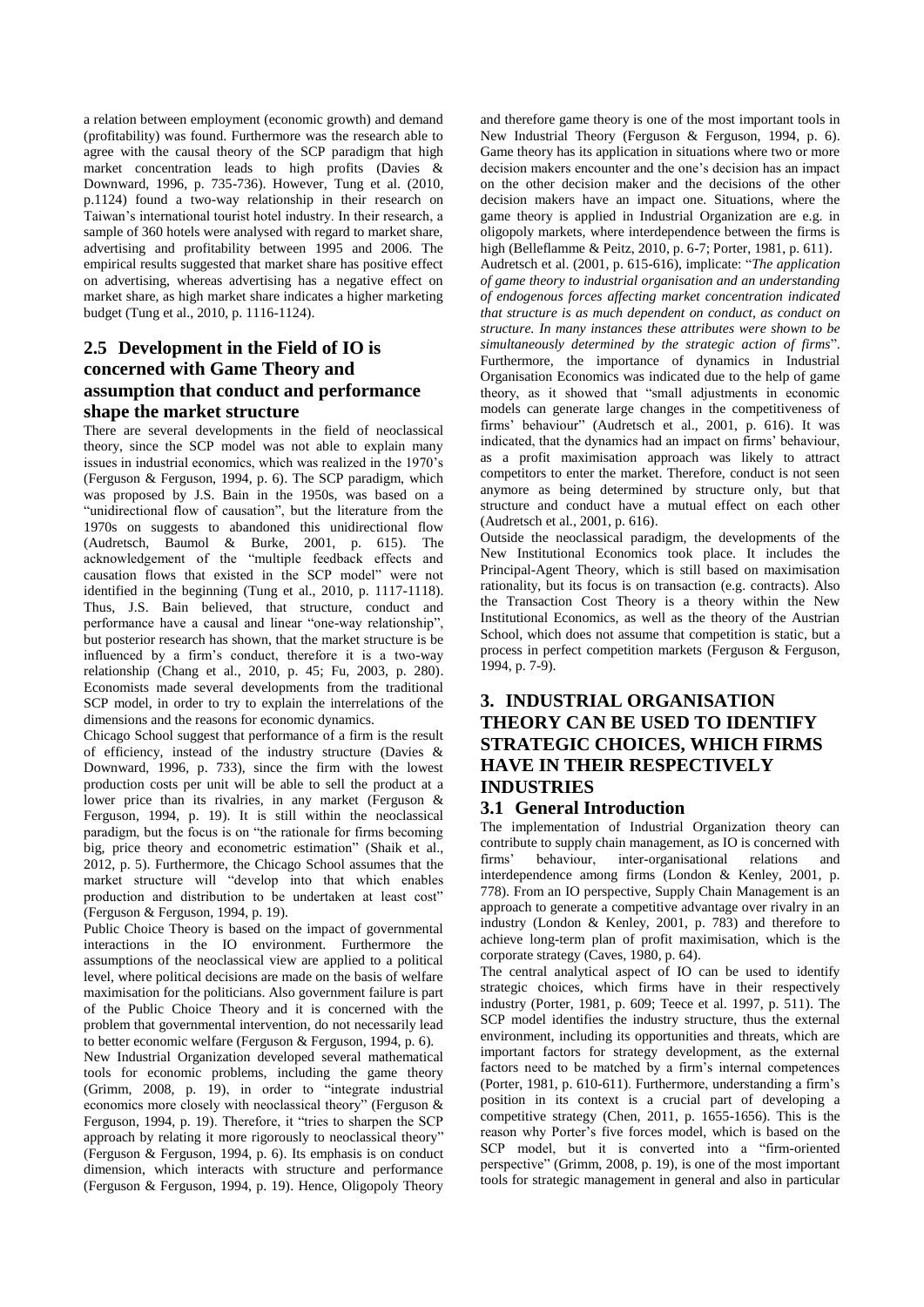for Supply Chain Management (Grimm, 2008, p. 19). It indicates the influence of competitive forces on the industry, as well as, how the profitability is determined by them. Furthermore, the adopted strategy should aim to influence the market dynamics in favour for the firm, so that it can increase its profits (Teece et al., 1997, 511).

Amit/Schoemaker (1993, p. 33) identify a setting of three aspects for decision-making, which are the challenge for managing resources and capabilities in that way that the firm gains a competitive advantage. These aspects are Uncertainty, Complexity and Intra-organizational conflicts concerning the micro and macro environment of the firm. The SCP paradigm provides a framework for the analysis of these aspects, but it cannot provide an answer to the questions. However, the SCP model can be used to predict possible the possibly achievable performance of a company in its market, since different markets have different potential profitability rates (Porter, 1981, p. 611). Supply Chain Management includes inter-organizational aspects (Grimm, 2008, p. 18), as it is a network of firms, which work together on the supply chain to "control, manage and improve the flow of materials and information from supplier to end users" (Handfield & Nichols, 1999, p. 2). Therefore, the relationship with suppliers indicates interdependences of organizations in the network, which has to be managed, in order to "deliver superior customer value at less cost to the supply chain as a whole" (Handfield & Nichols, 1999, p. 2). This indicates the usefulness of IO theory to purchasing, since its focus is on the environment a company operates in, rather than the company itself (Ramsey, 2001, p. 39).

This assumption is the basis of analysis and application of the SCP paradigm to the earlier mentioned four decision points of the Purchasing Year Cycle.

#### **3.2 Decision Points**

### *3.2.1 Market concentration and the diversification of the market power decides, from an economical point of view, the make or buy decision*

The SCP model can be helpful in making the decision whether to make or buy in the Purchasing year cycle. First of all it is necessary to analyse the market structure, where the buyer and its suppliers interact. In order to determine which actor on which side has more market power to influence prices on the market, it is required, to determine the number of buyers, the number of suppliers, the entry barriers and product differentiation in the market. If the buyer has (significantly) more power the suppliers, as in form of an oligopsony or monopsony, there is, from an economic point of view, rarely need for a vertical integration, thus a make decision, as the buyers have a higher concentration and therefore bargain power, the buyers are able push prices to the perfect competition price level (Bain, 1968, p. 151-152). Therefore it will be very difficult for a firm to integrate vertically and to be just as efficient as the current suppliers, right from the beginning.

When the concentration is higher on the supply side, or the concentration is evenly on the supplier and the buyer side, the buyer is not able to push prices down, due to his market power, whereas the supplier is able to increase prices, due to the low number of suppliers in the market and collusive behaviour is expected. In this situation, a firm needs to think about vertical integration, as part of its conduct, in order to avoid the profit margin of the suppliers, which allow the buyer to decrease prices in the long run, which would then lead to a higher market share according to the efficiency structure hypothesis of the SCP paradigm. But the ability of integrate vertically, is also defined in the SCP model, as to the entry barriers of the supplier's industry, which could make it difficult for the buyer

to establish himself in the market (Shepherd & Wilcox, 1979, p. 40). Therefore, the buyer needs to be able to overcome the entry barriers to the supplier's market, in order to foster vertical integration. Furthermore, the supplier's supply market needs to be analysed with the SCP model, as it defines if the buyer firm can produce the required volume to a lower price than the current supplier charges, since the current supplier might benefit from economies of scale, as he produces for several buyers and he makes only profit through the large amount (Caves & Porter, 1977, p. 246). Overall the market structure defines the possible conducts of the buying firm. On one hand, the buyer is able to overcome the entry barriers, which allows him to integrate vertically and therefore he is able to remove the profit margin from his cost structure and enables him to reduce selling prices and then increasing its market share. On the other hand, the structure might not allow the buyer to enter the supplier's industry and therefore he is unable to integrate vertically, therefore the supplier is able to maintain his market power and the prices for the buyer are set by the supplier, which implies that the cost reduction is not possible. From a strategic point of view, can a vertical integration of a buyer, reduce his production costs and therefore his possible selling price, but furthermore it can increase the entry barriers to the buyer market, as new entrants have to enter both markets (Caves & Porter, 1977, p. 246-247).

### *3.2.2 Sourcing Strategies are the firm's conduct based on the Market Complexity*

The sourcing strategies need to be defined specifically for each commodity group. The Kraljic matrix helps to develop strategies for commodities based on the importance of purchasing of a commodity or the so-called value of the commodity and the complexity of the supply market (Kraljic, 1983, p. 111). A commodity is categorized as having a low or high value, based on its importance for the firm and as having a low or high complexity, based on the complexity of the supply market (Kraljic, 1983, p. 111).

The Kraljic matrix can be adapted to the SCP paradigm. In the structure dimension of the SCP model, the supply market complexity is defined. Both market structure approaches analyse the market in terms of supplier concentration, i.e. monopoly or oligopoly, entry barriers, pace of technological advance and logistic costs (Kraljic, 1983, p. 111; Barthwal, 2004, p. 68). The outcome of this analysis defines if a market is highly complex, i.e. highly concentrated or less complex, i.e. less concentrated. Based on the outcome of the measured complexity in both dimensions, the conduct of the firm would be choosing the appropriate strategy as identified by the Kraljic Matrix.

### *3.2.3 Market concentration determine Supplier Strategies, because Market power is used to benefit when sourcing*

In this step, the firm has to select suppliers of the previously identified potential suppliers, which they want to work with. This has to be based on the objectives and on the shared vision. Furthermore the decision of single or multiple sourcing (Monczka et al., 2010, p. 164) and short-term or long-term supplier relationship has to be made (Fudenberg, Holmstrom & Milgrom, 1990, p. 2-3).

The SCP paradigm can help making this decision. The SCP model applied to the suppliers identifies the concentration ratio of them in the market, as well as technological changes, differentiation of the supply. As the theory of perfect information is applied in the SCP hypothesis, the buyer knows everything about the market and therefore his conduct is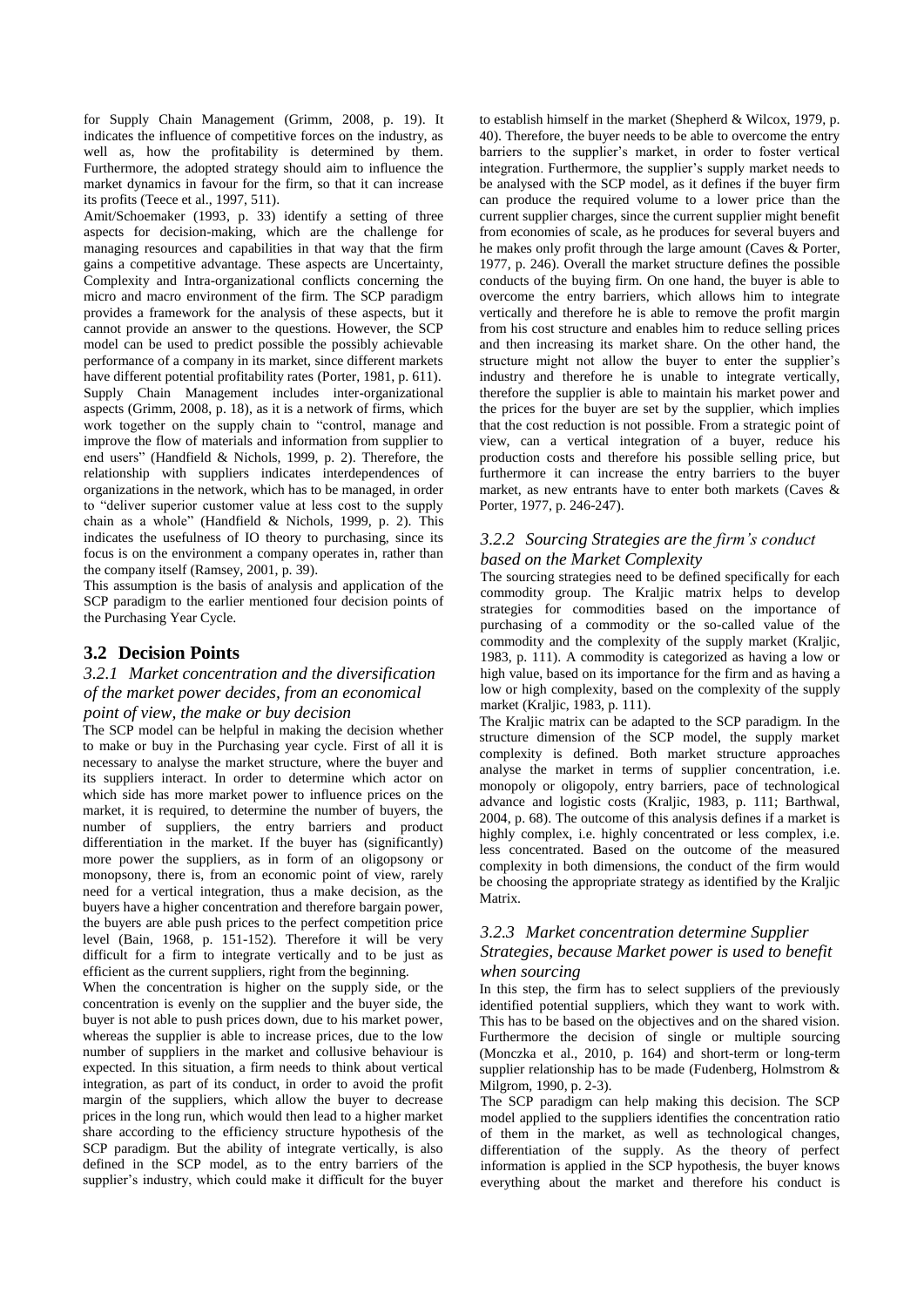determined to a certain extent. The conduct decision of single or multiple sourcing is based on degree of concentration, since when the buyer concentration is higher than the supplier concentration; the buyer makes use of its market power and decreases prices, by sourcing from several suppliers. Whereas when the supplier concentration is higher, he has more power on market prices and the buyer is the price taker and can only increase the efficiency by ordering from one supplier to benefit from economies of scale. Hence, the structure determines the conduct of the firm and therefore its performance. In a less complex supply market, which points at a perfect competition market, small companies and standardized products, it is possible for a buyer to use the multiple sourcing approach.

The decision of short term or long term contracts, needs to be based on

However, attention needs to be paid at the implications of contracting, as strategic behaviour, since it can have an influence on the structure and on the other firms in the market with interdependency. For example, a high volume long-term contract with a supplier, may implicate that this supplier can't supply any other buyers, thus the direct competition of the buyer would be affected, as market concentration can change. Furthermore, the contracting company could benefit from economies of scale, due to the long-term contract and therefore decrease selling prices, which would lead to a necessary reaction of the competing companies, as their value chain is affected.

# *3.2.4 Contracting is based on the market conditions and can have an impact on the market structure, competitors strategic behaviour and*

#### *performance*

Contracting is part of the firm's conduct and is therefore based on the industry structure and has an impact on the performance (Carlton & Perloff, 2000, p. 4). After the third decision point has the buyer a short list with roughly a handful of suppliers and the next step is to choose the most appropriate one by negotiating or competitive biding (Monczka et al., 2010, p. 38- 39). After that an appropriate contract has to be found and agreed upon.

The decision between negotiation and competitive biding depends on the complexity of the market and therefore on who has the market power in an industry. Competitive binding implies expected

structures, as collusive behaviour is expected by actors on the market, in order to maintain their prices high. Therefore, competitive biding requires a less complex market, where product differentiation does not exist and suppliers have no impact on prices, as their market share is not large enough (Bain, 1968, p. 113 & 114).

The negotiation process is influenced by information and market power (Monczka et al., 2010, p. 304). Since in the neoclassical theory perfect information is given to every actor, market power is the determining factor. Based on this theory, negotiation is much more effective for the side, which has a higher concentration than the other. Furthermore, in a complex supply market, the buyer need to negotiate, since the suppliers have the market power or the market power is evenly distributed, as in a bilateral oligopoly structure.

Following the negotiation or competitive biding process, the type of contract between the buyer and the supplier has to be chosen and this decision is also based on the supply market factors (Monczka et al., 2010, p. 336). One factor of importance is stability of the supply markets, because price fluctuation has obviously an impact on the product price and therefore fixed price contracts are not suitable and bear risks for both parties. Furthermore, changes in demand and technology, as part of the basic conditions and the market structure (Carlton & Perloff, 2000, p. 4), need to be included in this decision (Monczka et al., 2010, p. 336).

# **4. CONCLUSION - THE SCP PARADIGM IS LIMITED IN ITS APPLICATION, BUT PROVIDES FAR-RANGING THEORETICAL FRAMEWORK**

#### The structure-conduct-performance paradigm is a logic application and was applied successfully to the four decision points in theory (See Table 2). Hence, it was possible to indicate how the market structure has an impact on the conduct of a company with regard to purchasing activities. Furthermore, it was shown how a firm's conduct needs to be based on the market structure to achieve the highest possible performance, but on the other side was it also possible to indicate that a firm's conduct might be able to influence the market structure and the rivalry firms' strategic behaviour (conduct), which suggest the

|               | <b>Decision Points</b>                                                                                                                 |                                                                                                                       |                                                                                                                            |                                                                                                                                     |  |
|---------------|----------------------------------------------------------------------------------------------------------------------------------------|-----------------------------------------------------------------------------------------------------------------------|----------------------------------------------------------------------------------------------------------------------------|-------------------------------------------------------------------------------------------------------------------------------------|--|
|               | Decision Point 1: Make                                                                                                                 | Decision Point 2:                                                                                                     | Decision Point 3:                                                                                                          | Decision Point 4:                                                                                                                   |  |
| <b>Theory</b> | or Buy                                                                                                                                 | <b>Sourcing Strategies</b>                                                                                            | <b>Supplier Strategies</b>                                                                                                 | Contracting after<br>negation or competitive<br>biding                                                                              |  |
| Structure     | - Market structure<br>determines if buyer or<br>supplier has market<br>power.<br>- If the buyer has market<br>power he can push prices | - Supply Market<br>Complexity defines<br>importance of<br>commodity<br>- Appropriate strategy is<br>selected based on | - Market structure<br>defines if single<br>sourcing or multi<br>sourcing is more<br>appropriate.<br>- The type of contract | - Market structure<br>complexity and market<br>power determine<br>negotiating or<br>competitive biding.<br>- In an oligopoly supply |  |
| Conduct       | down. If suppliers have<br>market power, collusive<br>behaviour is expected and<br>the buyer the buyer is                              | market structure<br>- The market structure<br>indicates strategy and<br>performance.                                  | can have an impact on<br>the structure.<br>competitors and<br>performance.                                                 | market, collusive<br>behaviour is expected.                                                                                         |  |
| Performance   | price taker. Thus he has<br>to think about make-<br>decision, as through<br>vertical integration he can<br>gain control of prices.     |                                                                                                                       |                                                                                                                            |                                                                                                                                     |  |

Table 2: Decision Point Matrix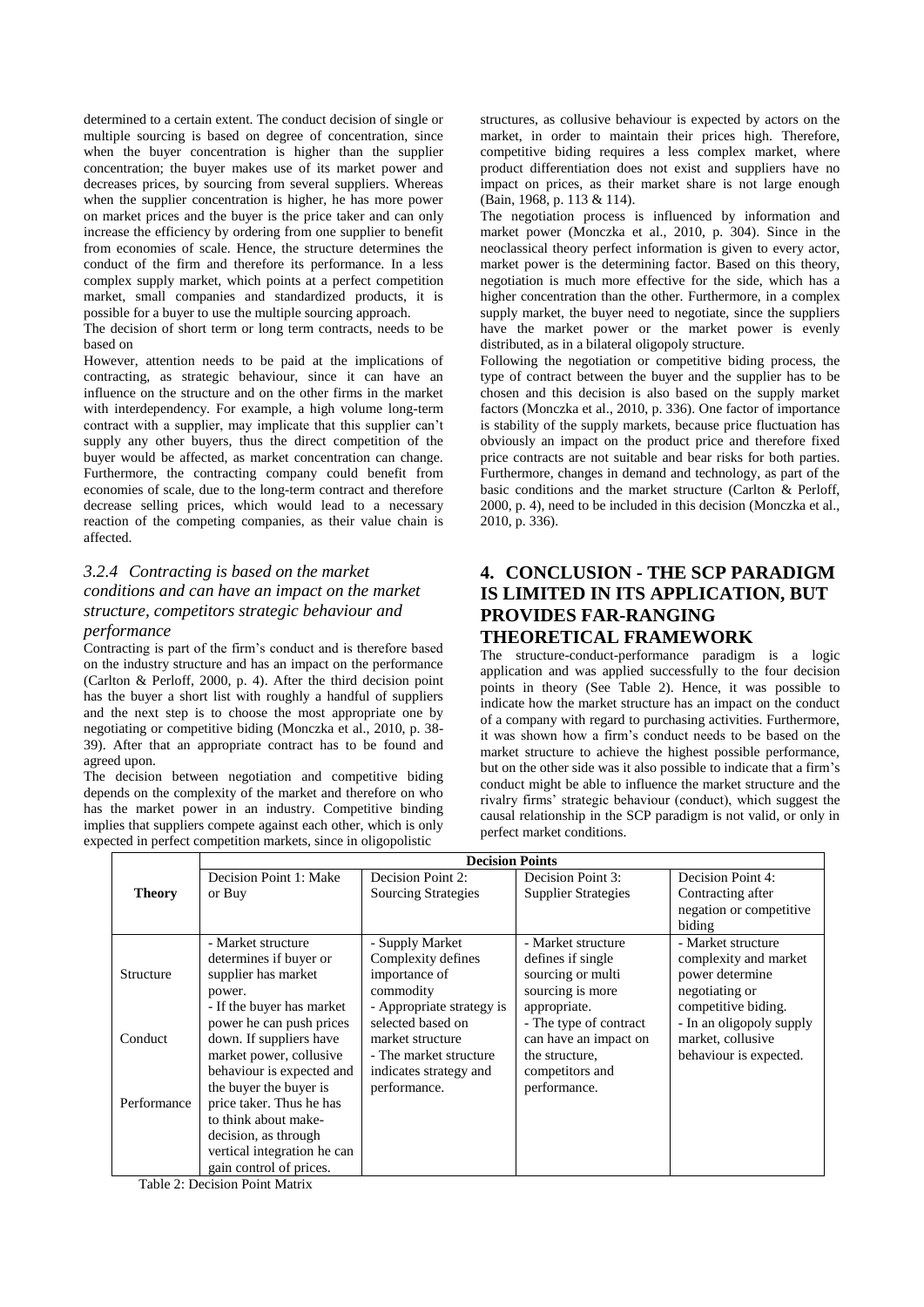The logic assumption of the SCP paradigm is at the same time its limitation, as it is only in possible to draw deductions about performance about markets with perfect competition (Ferguson & Ferguson, 1994, p. 37). This means that the structure performance hypothesis is only valid in perfect competition markets with homogenous products. In these markets there is a positive relation between market share and profitability. But as soon as there feedback effects and causation flows appear in the SCP paradigm of an industry, the causal relation between structure and performance disappears, since it is possible for firms to influence the market structure with its conduct and eventually with its performance.

Even though the SCP paradigm is widely spread for competitive analysis (Chang et al., 2010, p. 45), this is the main critique about the model, because perfect information are rarely available in real market conditions, which limits the usefulness to only stable markets, regarding change in demand, change in market structure and change in technology development (Ferguson & Ferguson, 1994, p. 37). Therefore, since the conditions of homogenous products are rarely given and firms can influence the homogeneity of a market, e.g. through innovation or advertising, the SCP paradigm is limited in its application. In dynamic markets the application of the SCP model can be misleading (Ferguson & Ferguson, 1994, p. 37).

The SCP approach is limited in its application, due to its neoclassical assumption foundation, which implies that there are equilibrium states and perfect information. But the paradigm has still value. It is a far-ranging theoretical framework for Industrial Organisation theory. Since IO puts a focus on the market a company operates in, rather than the company itself (Ramsey, 2001, p. 39), the theoretical framework of IO, that is the SCP paradigm, aims to identify strategic choices, which firms have in their respectively industry (Porter, 1981, p. 609; Teece et al., 1997, p. 511).

The impact of the SCP paradigm on purchasing activities is limited as identified, nevertheless, I think that the usefulness of the SCP framework for Purchasing Activities is significant, as each decision point is influenced by the market structure. The SCP framework was able to draw conclusions and provided possible approaches to act in situations, from imperfect market conditions, even though the causal SCP relation was not given. I was able to point at the appropriate strategic purchasing action in given market conditions.

These market conditions can be the foundation for Game Theory in Oligopoly Theory. Since the basis Game Theory is that one's decision has an impact on the other decision maker (Belleflamme & Peitz, 2010, p. 6-7), which is the contrary to the SCP paradigm. Furthermore, the dependency between structure and conduct can be analysed (Audretsch et al., (2001), p. 615-616) and there I suggest for future research to analyse how the New Industrial Organization Theory, and in particular Game Theory, can contribute to purchasing activities.

#### **5. REFERENCES**

- Araz, C., & Ozkarahan, I. (2007). Supplier Evaluation and management system for strategic sourcing based on a new multicriteria sorting procedure. *International Journal of Production Economics*, 106(2), 585-606.
- Amit, R., & Schoemaker, P. J. (1993). Strategic assets and organizational rent. *Strategic Management Journal*, 14(1), 33-46.
- Audretsch, D. B., Baumol, W. J., & Burke, A. E. (2001). Competition policy in dynamic markets. *International Journal of Industrial Organization*, 19(5), 613-634.
- Bain, J. S. (1968). *Industrial Organization*. 2<sup>nd</sup> edition. New York: John Wiley & Sons, Inc.
- Bajari, P., McMillan, R., & Tadelis, S. (2009). Auctions Versus Negotiations in Procurement: An Empirical Analysis. *The Journal of Law, Economics & Organization,* 25(2), 372-399.
- Barthwal, R. R. (2004). *Industrial Economics: An introductory textbook*. 2nd edition. New Dehli: New Age International Publishers
- Barthwal, R. R. (2010). *Industrial Economics: An introductory textbook*. 3rd edition. New Dehli: New Age International Publishers
- Belleflamme, P., & Peitz, M. (2010). *Industrial organization: markets and strategies*. Cambridge University Press
- Brown, J. H. (2002). Structure–Conduct–Performance: A Comment on Blaug's "Is Competition Such a Good Thing? Static Efficiency versus Dynamic Efficiency''. *Review of Industrial Organization*, 21(1), 103-105.
- Carr, A. S., & Smeltzer, L. R. (1999). The relationship of strategic purchasing to supply chain management. *European Journal of Purchasing & Supply Management*, 5(1), 43-51.
- Carlton, D. W., & Perloff, J. M. (2000). *Modern Industrial Organization*. 3rd edition. Boston: Addison Wesley.
- Caves, R. E. (1980). Industrial organization, corporate strategy and structure. *Journal of Economic Literature*, 18(1), 64-92.
- Caves, R. E., & Porter, M. E. (1977). From Entry Barriers to Mobility Barriers: Conjectural Decisions and Contrived Deterrence to New Competition. *The Quarterly Journal of Economics*, 91(2), 241-261.
- Chang, Y. C., Yu, S. Y., & Chen, R. S. (2010). *Industry Concentration, Profitability and Stock Returns*. Information Management, Innovation Management and Industrial Engineering 2010 International Conference, 3, 45-48.
- Chen, Y. J. (2011). Structured methodology for supplier selection and evaluation in a supply chain. *Information Sciences*, 181(9), 1651-1670.
- Church, J. R., & Ware, R. (2000). *Industrial organization: a strategic approach*. McGraw-Hill.
- Colquitt, J. A., & Zapata-Phelan, C. P. (2007). Trends in theory building and theory testing: A five-decade study of the Academy of Management Journal. *Academy of Management Journal*, 50(6), 1281-1303.
- Conner, K. R. (1991). A historical comparison of resourcebased theory and five schools of thought within industrial organization economics: do we have a new theory of the firm? *Journal of Management*, 17(1), 121-154.
- Corbin, J., & Strauss, A. (2008). *Basics of qualitative research: Techniques and procedures for developing grounded theory*. Sage.
- Cousins, P., Lamming, R., Lawson, B., & Squire, B. (2008). *Strategic Supply Management*. London: Pearson Education
- Corley, T. A. B. (1990). Emergence of the theory of industrial organization, 1890-1990. *Business & Economic History*, 19, 83-92.
- Davies, B., & Downward, P. (1996). The applicability of industrial organization theory to the services sector: initial tests from the UK hotel industry. *Applied Economics Letters*, 3(11), 733-735.
- Dorfman, R. & Steiner, P. O. (1954). Optimal advertising and optimal quality. *The American Economic Review*, 44(5), 826-836.
- Edwards, S., Allen, A. J., & Shaik, S. (2006). *Market Structure Conduct Performance (SCP) Hypothesis Revisited using Stochastic Frontier Efficiency Analysis*. In